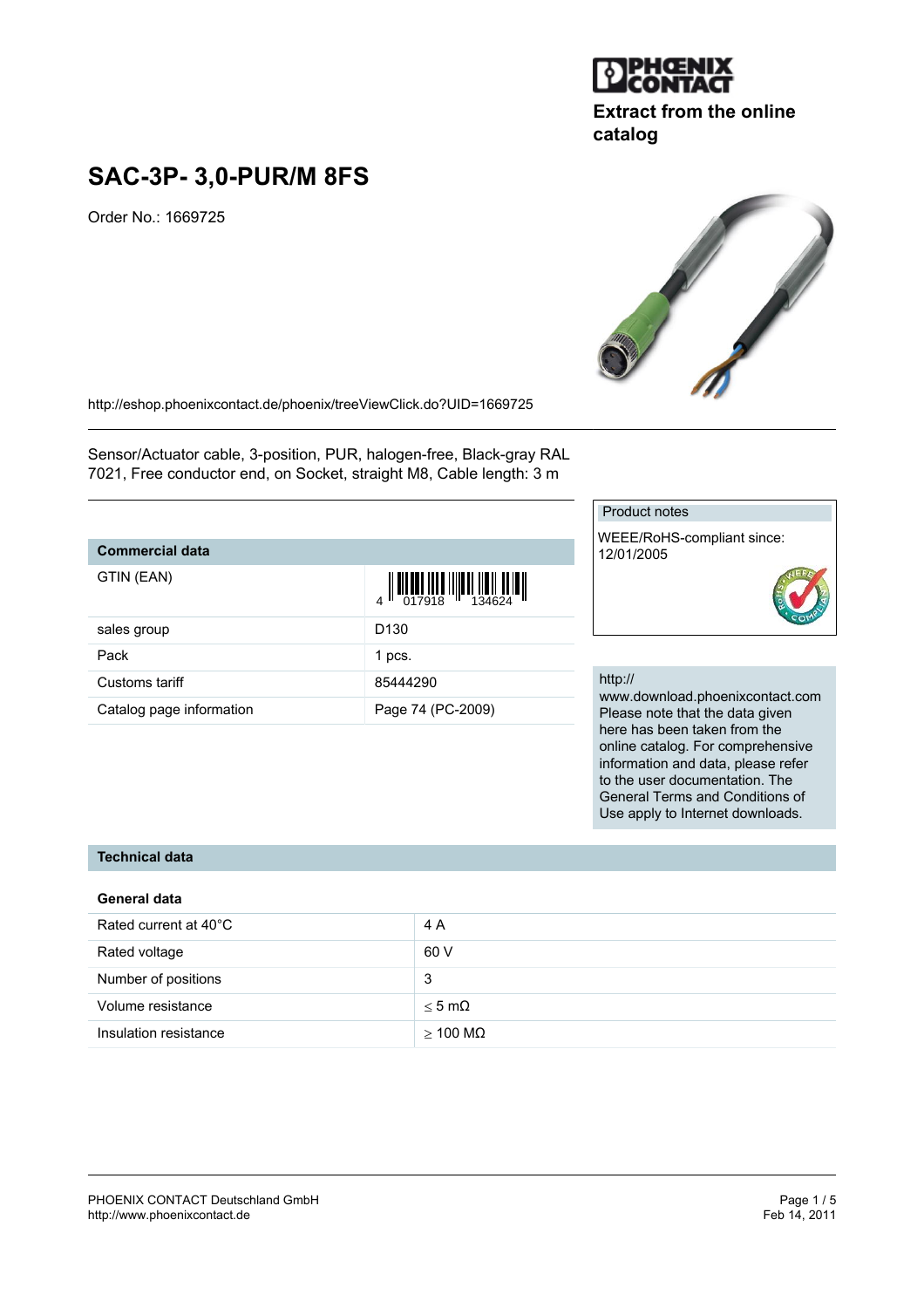## SAC-3P- 3,0-PUR/M 8FS Order No.: 1669725 <http://eshop.phoenixcontact.de/phoenix/treeViewClick.do?UID=1669725>

| Length of cable                            | 3 m                                                 |
|--------------------------------------------|-----------------------------------------------------|
| Stripping length of the free conductor end | $50 \text{ mm}$                                     |
| Ambient temperature (operation)            | $-25$ °C  90 °C (Male connector / female connector) |

### **General characteristics**

| Standards/regulations    | M8 connector IEC 61076-2-104                |
|--------------------------|---------------------------------------------|
| Coding                   | A - standard                                |
| Surge voltage category   | Ш                                           |
| Pollution degree         | 3                                           |
| Degree of protection     | IP65/IP68/IP69K                             |
| Contact material         | CuSn                                        |
| Contact surface material | Ni/Au                                       |
| Contact carrier material | <b>TPU GF</b>                               |
| Material of grip body    | TPU, hardly inflammable, self-extinguishing |
| Material, knurls         | Zinc die-cast, (nickel-plated)              |
| Sealing material         | <b>NBR</b>                                  |
| Status display           | No                                          |

### **Conductor data**

| Cable type                         | PUR halogen-free black           |
|------------------------------------|----------------------------------|
| Cable type (abbreviation)          | <b>PUR</b>                       |
| Cable abbreviation                 | Li9Y11Y-HF                       |
| Conductor cross section            | $0.25$ mm <sup>2</sup>           |
| AWG signal line                    | 24                               |
| Conductor structure signal line    | $32 \times 0.10$ mm              |
| Core diameter including insulation | 1.15 mm $\pm 0.05$ mm            |
| Thickness, insulation              | $\geq$ 0.38 mm (Core insulation) |
| External cable diameter            | 4.40 mm                          |
| Wire colors                        | Brown, blue, black               |
| External sheath, color             | Black-gray RAL 7021              |
| Insulation resistance              | $>$ 100 GΩ*km                    |
| Conductor resistance               | $<$ 77.6 $\Omega$ /km            |
| Nominal voltage, conductor         | 300 V                            |
| Test voltage, conductor            | 4000 V                           |
| Overall twist                      | 3 wires, twisted                 |
| Outer sheath, material             | <b>PUR</b>                       |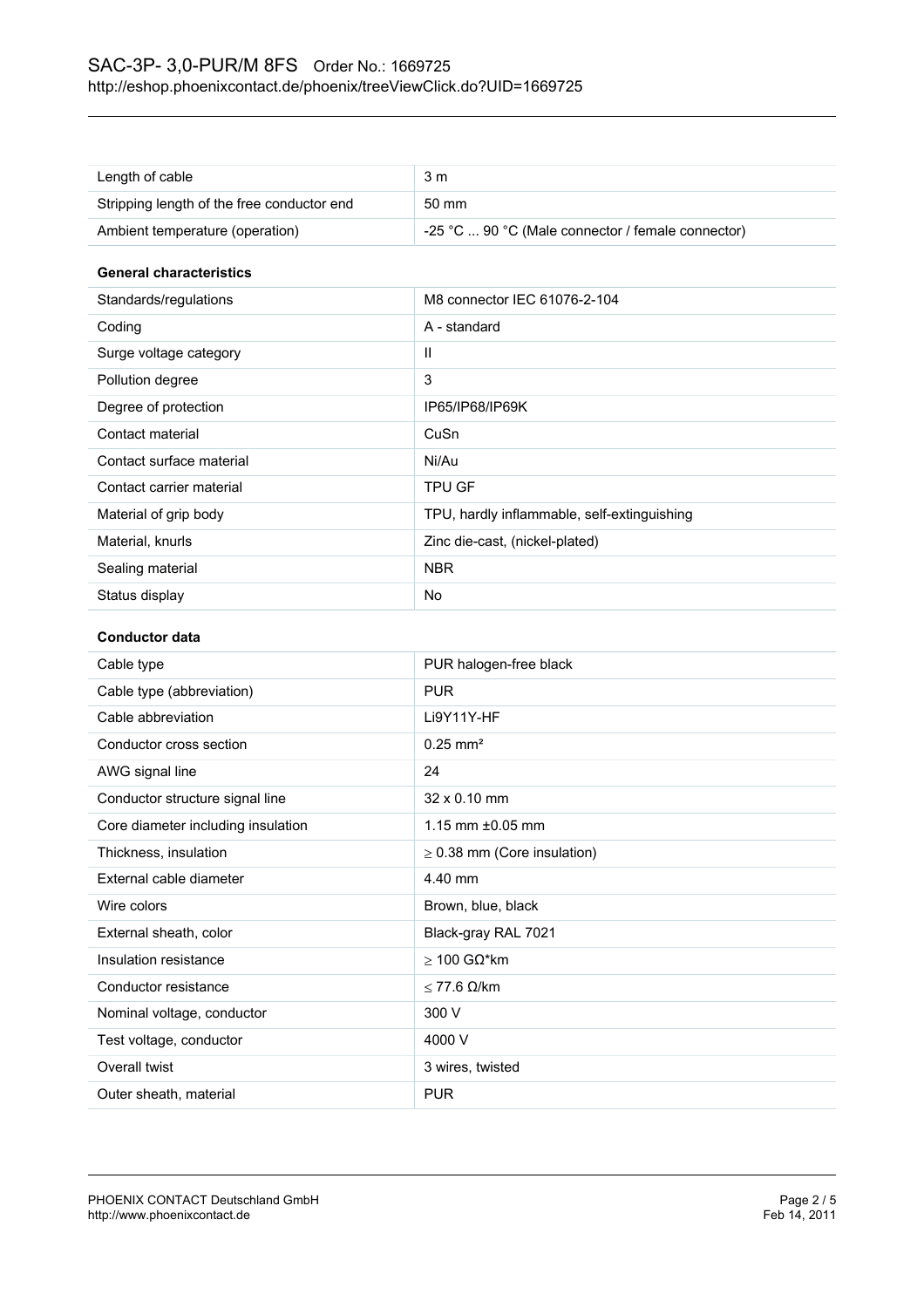| Material conductor insulation                 | <b>PP</b>                                                              |
|-----------------------------------------------|------------------------------------------------------------------------|
| Conductor material                            | Bare Cu litz wires                                                     |
| Cable weight                                  | 23 kg/km                                                               |
| Smallest bending radius, movable installation | 44 mm                                                                  |
| Number of bending cycles                      | 4000000                                                                |
| Bending radius                                | 44 mm                                                                  |
| Traversing path                               | 10 <sub>m</sub>                                                        |
| Traversing rate                               | $3 \text{ m/s}$                                                        |
| Acceleration                                  | $10 \text{ m/s}^2$                                                     |
| Ambient temperature (operation)               | -40 °C  80 °C (cable, fixed installation)                              |
|                                               | -5 °C  80 °C (cable, flexible installation)                            |
| Special properties                            | Flexible cable conduit capable                                         |
|                                               | Silicone-free                                                          |
|                                               | Free of substances which would hinder coating with paint or<br>varnish |
| Flame resistance                              | in accordance with DIN UL-Style 20549                                  |
| Halogen-free                                  | in accordance with DIN VDE 0472 part 815                               |
| Resistance to oil                             | in accordance with DIN EN 60811-2-1                                    |
| Other resistance                              | Highly resistant to acids, alkaline solutions and solvents             |
|                                               | hydrolysis and microbe resistant                                       |

### **Certificates / Approvals**



Certification CUL Listed, GOST, UL Listed

### **Diagrams/Drawings**

### Dimensioned drawing



Socket M8 x 1, straight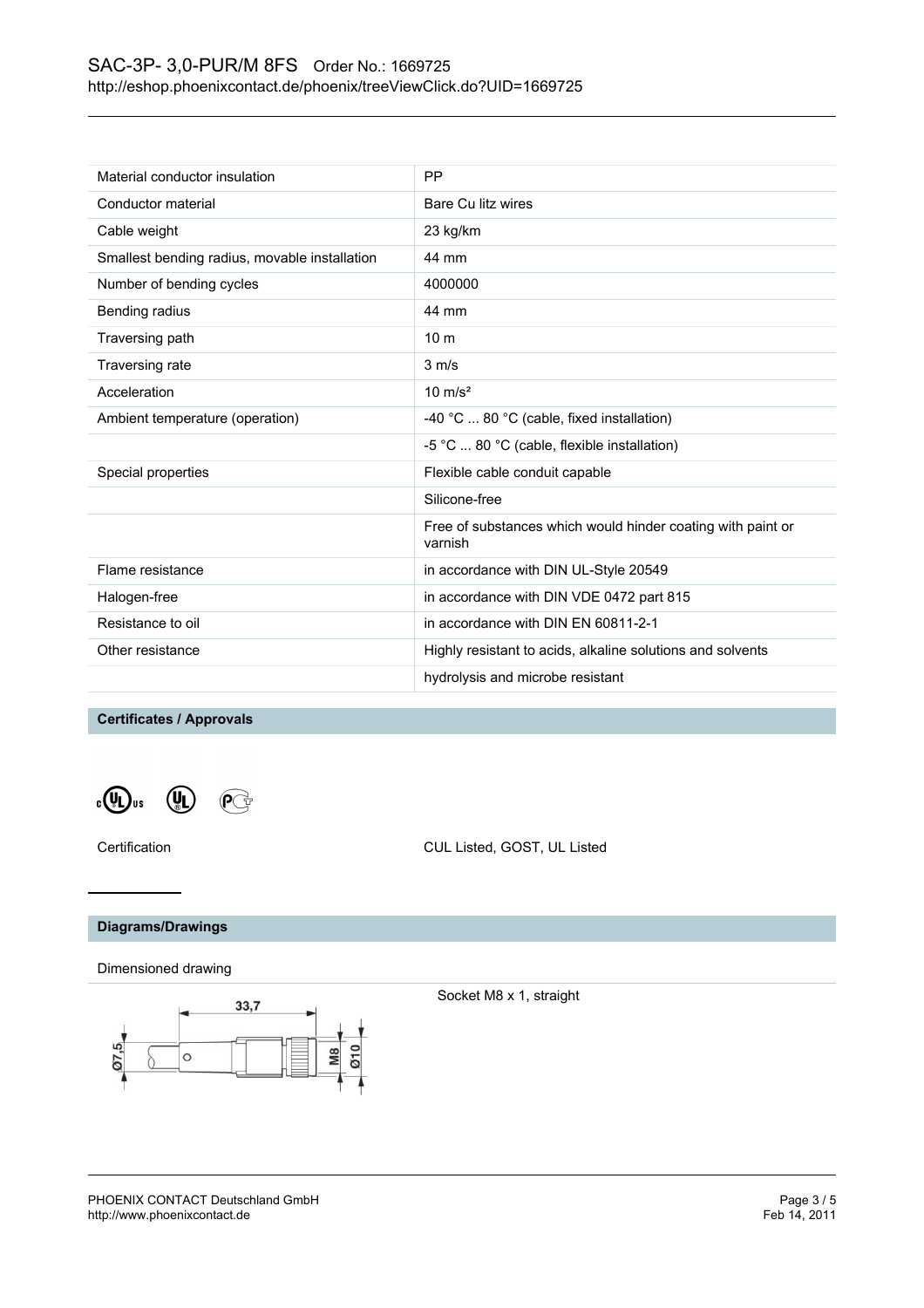Circuit diagram



Contact assignment of M8 socket

Schematic diagram



Pin assignment M8 socket, 3-pos., view female side